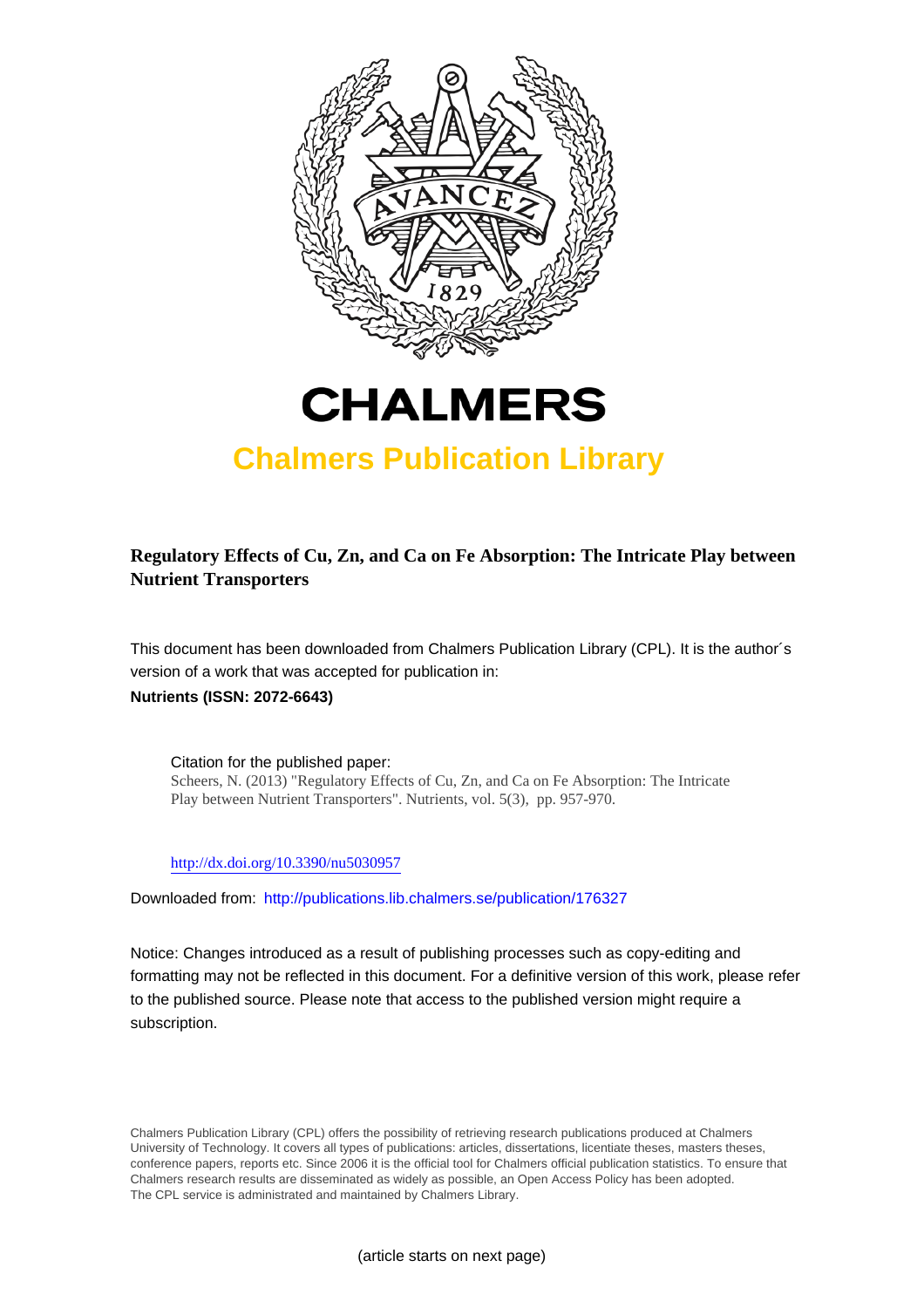

*Review*

# **Regulatory Effects of Cu, Zn, and Ca on Fe Absorption: The Intricate Play between Nutrient Transporters**

# **Nathalie Scheers**

Division of Life Sciences, Food Science, Department of Chemical and Biological Engineering, Chalmers University of Technology, SE-412 96 Gothenburg, Sweden; E-Mail: nathalie.scheers@chalmers.se; Tel.: +46-31-772-3821; Fax: +46-31-772-3830

*Received: 4 February 2013; in revised form: 8 March 2013 / Accepted: 15 March 2013 / Published: 20 March 2013*

**Abstract:** Iron is an essential nutrient for almost every living organism because it is required in a number of biological processes that serve to maintain life. In humans, recycling of senescent erythrocytes provides most of the daily requirement of iron. In addition, we need to absorb another 1–2 mg Fe from the diet each day to compensate for losses due to epithelial sloughing, perspiration, and bleeding. Iron absorption in the intestine is mainly regulated on the enterocyte level by effectors in the diet and systemic regulators accessing the enterocyte through the basal lamina. Recently, a complex meshwork of interactions between several trace metals and regulatory proteins was revealed. This review focuses on advances in our understanding of Cu, Zn, and Ca in the regulation of iron absorption. Ascorbate as an important player is also considered.

**Keywords:** iron; absorption; Fe; Zn; Cu; Ca; ascorbate

# **1. Introduction**

Iron (Fe) is the second most abundant metal on earth and is a necessity for all life. Iron plays the key role in numerous enzymatic reactions due to its ease in shifting between the two common oxidation states, ferrous (Fe<sup>2+</sup>) and ferric (Fe<sup>3+</sup>) iron. In humans, iron is the carrier of oxygen by means of hemoglobin in erythrocytes and myoglobin in myocytes, and is therefore indispensable for providing oxygen to the tissues. Severe iron deficiency leads to anemia with a number of symptoms such as tiredness, palpitations, and other signs associated with impaired oxygen transport. Also, iron overload is linked to several diseases involving functional changes of hemoglobin, such as thalassemia and sickle cell disease. Iron in excess is detrimental because of its propensity to cause oxidative damage. Except for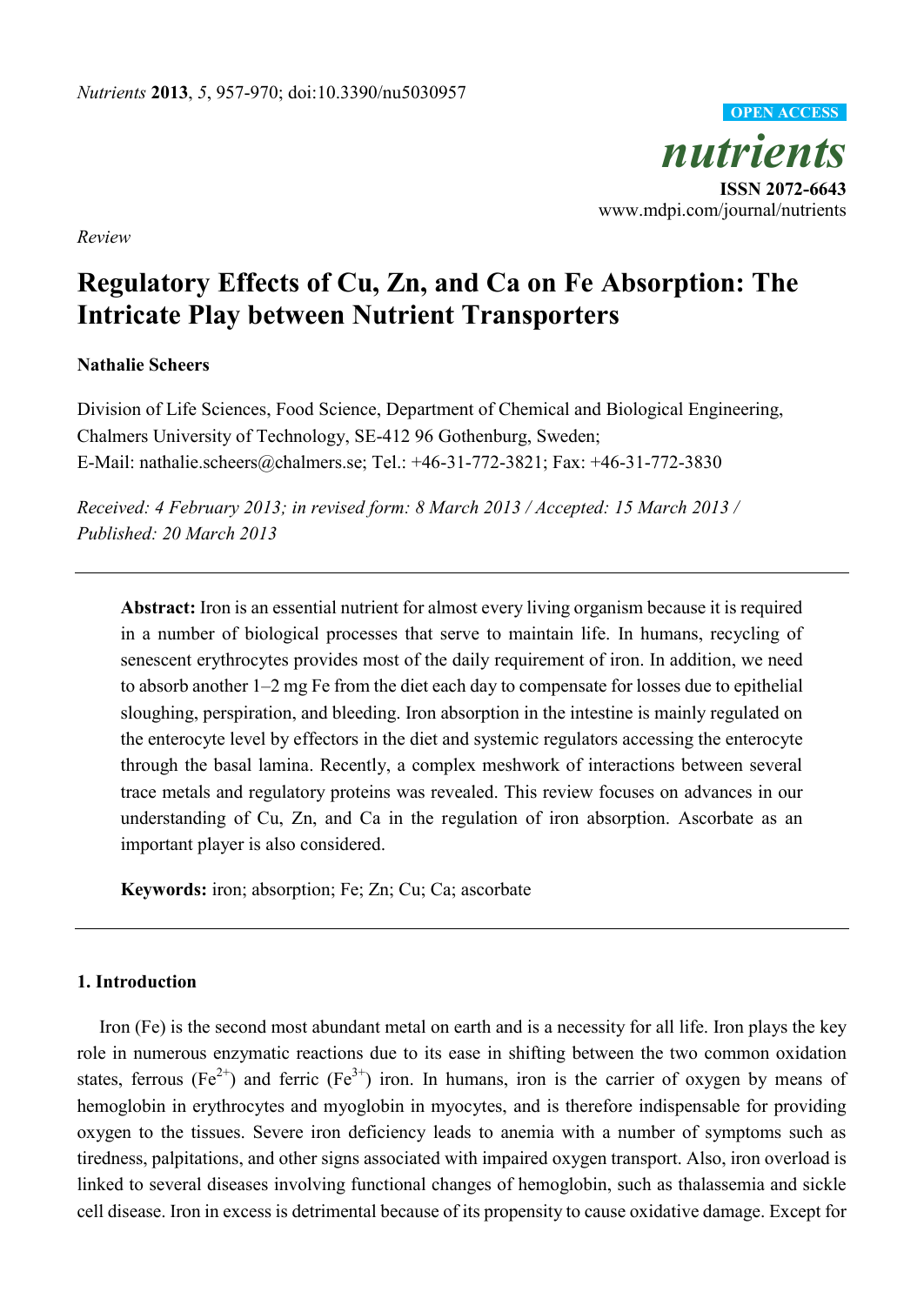the sloughing of epithelial cells, which removes iron confined in the absorptive cells, there is no other way to eliminate iron. It is therefore of major importance to tightly regulate iron absorption.

#### **2. Dietary Iron and Bioavailability**

There are mainly two types of iron in food, heme iron and non-heme iron. Heme iron is highly abundant in meat (myoglobin) and liver (hemoglobin). Heme iron is coordinated to a porphyrin ring deeply hidden inside a globular protein, which makes the access to iron restricted to small molecules such as  $O_2$  and CO. Fortunately, the arrangement also protects iron from forming insoluble precipitates in the intestine and thus promotes iron bioavailability. Non-heme iron is present in vegetables, cereals, and fruits, which constitute the major part of a healthy diet. In the human intestine, non-heme iron is mostly present in soluble or insoluble chelate complexes. Organic acids such as ascorbic acid or citric acid form chelates with iron and enhance iron absorption [1]. The diet also contains inhibitors of iron absorption. Phytate is abundant in legumes, cereals, and nuts and is considered to be the most powerful anti-nutrient due to its high binding capacity for metals and also its ability to form large insoluble aggregates [2]. Since non-heme iron is absorbed as single ions, there are several parameters that determine the extent of absorption. In addition to the interactions with organic compounds, non-heme iron transport is pH-dependent and occurs in competition with other divalent ions to be transported by metal transmembrane carriers. To complicate things further, intracellular effects and factors specific to the host determine iron absorption.

#### *Iron Requirements*

An average individual contains about 50 mg Fe/kg, which is approximately 3.5 g for a 70 kg-person [3]. About 65% of these 3.5 g exist as hemoglobin-iron in erythrocytes. The remaining iron is present in myoglobin of muscle fibers, enzymes in various tissues, and stored in macrophages, liver, and bone marrow. After cellular turnover, most of the body iron is recycled primarily by macrophages of the reticuloendothelial system. Cellular sloughing into the gastrointestinal tract, bleeding, and respiration cause losses of 1–2 mg Fe per day. The iron levels are restored by intestinal absorption to maintain the balance. A typical western world diet provides 10–18 mg of iron per day. About 10% is absorbed, which does not give much of a margin in times of increased iron requirements, as in pregnancy or fast-growing children.

# **3. Iron Transport in and across the Human Enterocyte**

## *3.1. Iron Influx*

Heme-bound iron may be absorbed from the gastrointestinal lumen through the heme-carrier protein HCP1. HCP1 is primarily a  $H^+$ -coupled folate transporter suggesting that absorption of heme-iron is affected by folate availability [4]. The absorbed heme-bound iron must be released in the cytosol by means of heme oxygenase [5] in order to join the same pathway as elemental iron. In addition, heme is likely to be absorbed via receptor-mediated endocytosis, which was suggested already in 1979 [6], but the mechanism still remains elusive.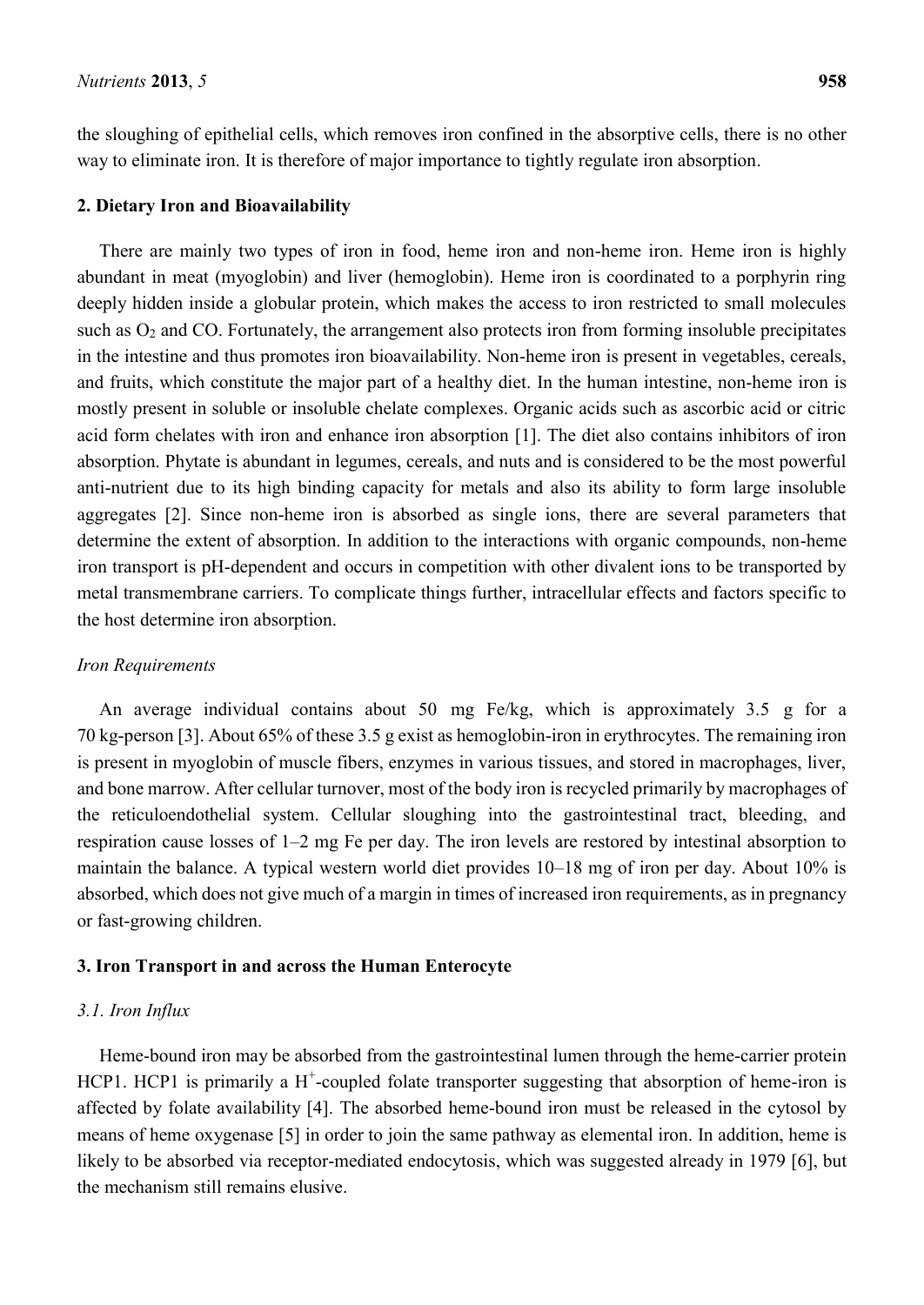DMT1 (NRAMP2/SLC11A2/DCT1), the main transporter for divalent cations, transports elemental iron across the lumenal membrane of absorptive cells. Human DMT1 (hDMT1) simultaneously imports hydrogen (H<sup>+</sup>) and ferrous iron (Fe<sup>2+</sup>) [7]. It is still debated whether hDMT1 is specific for Fe<sup>2+</sup> or also transports other metal ions [8]. Although, there is convincing evidence that hDMT1 transports  $Fe^{2+}$  in preference to Zn [7,9–11]. However,  $Cd^{2+}$  is preferred to Fe<sup>2+</sup> [11]. hDMT1 is expressed in four different isoforms (DMT1A, DMT1A-IRE, DMT1B and DMT1B-IRE), which are differently regulated and distributed [12]. DMT1A and DMT1A-IRE are mainly concerned with the apical influx at polarized enterocytes while the DMT1B isoforms are involved in cytosolic iron sequestration from endosomal import by transferrin receptors at the basal membrane. Studies in the mouse have indicated that DMT1 is expressed along the entire small intestine but is only increased in the proximal part of the duodenum in response to iron starvation [13] suggesting that the proximal duodenum is the major site for iron absorption. Since elemental iron is mostly transported into the enterocyte through DMT1, the transport efficiency will be partly determined by the availability of the ferrous form. The availability of  $Fe^{2+}$  is assured by the expression of a brush border-associated ferric reductase.

# *3.2. Influx Promotion*

Duodenal cytochrome b (DCYTB/CYBRD1) has been proposed as responsible for the reduction of ferric iron in humans [14]. DCYTB is a heme-containing trans-membrane protein that reduces lumenal  $Fe<sup>3+</sup>$  to  $Fe<sup>2+</sup>$  by means of an electron donated from ascorbate in the cytosolic compartment. It has been observed that DCYTB co-localizes with DMT1 at the lumenal membrane, and the levels are increased in iron-starved cells in the rat [15] and in humans with iron deficiency anemia [16]. It has been shown that reductase activity is required for elemental iron uptake in human Caco-2 cells [17]. In contrast, the presence of DCYTB in the duodenum of the mouse does not seem necessary for iron absorption [18]. In this context, it should be emphasized that mice endogenously produce ascorbate, which may aid in reducing iron for the uptake by DMT1. More than a decade ago, it was suggested that iron as  $Fe<sup>3+</sup>$  could be transported across the enterocyte membrane by means of an integrin-mobilferrin-paraferritin (IMP) complex in the rat [19]. This work has not been reproduced so far. If it exists, the IMP-pathway may be the answer to why reduction of ferric iron by DCYTB is redundant in the mouse. The relevance of the IMP-pathway to humans has not yet been established.

# *3.3. Intracellular Transport and Efflux*

In the cytosol, newly absorbed iron initially joins the labile iron pool (LIP) also referred to as the chelatable iron pool, which consists of metabolically active forms of iron mainly loosely associated with macromolecules. Depending on the cellular requirements, iron may be distributed from the LIP to the major intracellular iron storage protein, ferritin, where iron is stored inside the hollow core as ferric phosphate salts. The ferritin molecule consists of L and H subunits, in which the H subunits possess ferroxidase activity required for the acquisition of iron salts. It has been proposed that a recently identified cytosolic iron chaperone, PCBP1 (hRNP/α-CP1), is responsible for the incorporation of iron to ferritin [20]. However, it is not yet fully clear how the iron delivery to different intracellular compartments occurs. In times of systemic shortage, iron is transported directly to the basal membrane for transmembrane export to the vascular compartment by the ferrous iron exporter ferroportin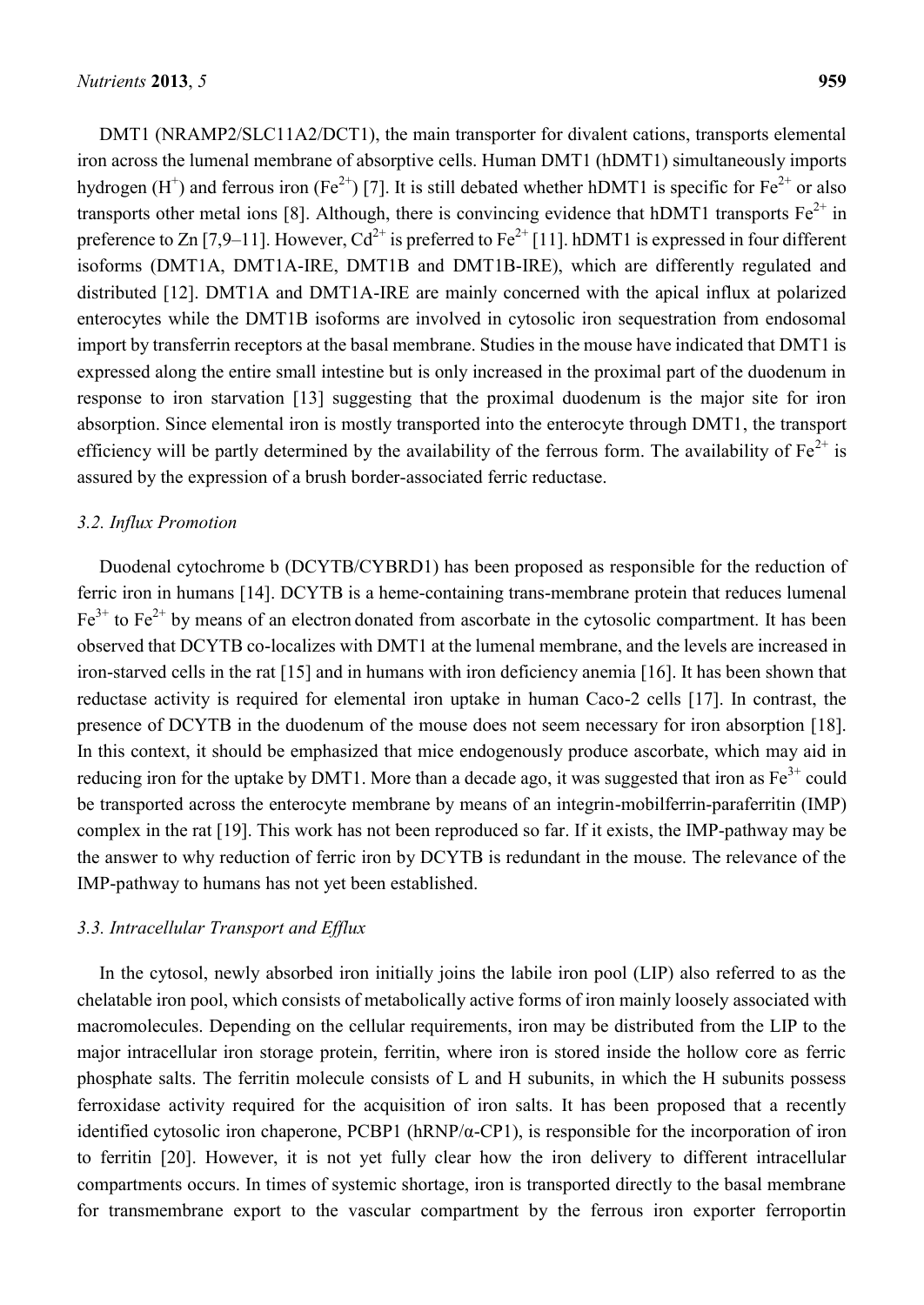(SLC40A1/FPN1/IREG1) [21]. Iron is transported across the membrane as  $Fe^{2+}$  and is then oxidized to  $Fe<sup>3+</sup>$  by a membrane-bound ferroxidase, hephaestin. The ferric iron is transferred to transferrin (Tf) for systemic transportation.

# **4. Systemic Regulation of Iron Absorption**

#### *4.1. Control of Iron Release*

Systemic iron homeostasis must be rigorously controlled, not only because iron is essential for survival, but also since iron is highly toxic if overloaded. Hepcidin, a small peptide hormone produced in the liver, is the key regulator of systemic iron levels. Hepcidin controls iron release from the enterocytes into the systemic circulation by binding to the iron exporter ferroportin, thereby subjecting ferroportin to ubiquitin-dependent degradation [22]. Recently, it was shown that hepcidin-mediated ferroportin degradation does not require the induction of the JAK/STAT pathway [23] as previously described. The removal of ferroportin at the enterocyte basal lamina blocks iron efflux and as a consequence enterocyte levels of ferritin increase, which reflect the intestinal iron load. Hepcidin is feedback-regulated by iron itself and is decreased during iron deficiency and increased in iron overload. The effect is thought to be mediated by the BMP pathway [24,25]. Circulating iron-saturated transferrin interacts with transferrin receptor 2 (Tfr2) at the surface of hepatocytes, which induces hepcidin production through interaction of BMP6 and SMAD signaling (Figure 1). When iron-saturated transferrin levels are low the required stabilization of Tfr2 by the associated membrane protein HFE is lost and thus transcription of hepcidin mRNA is repressed. Recent data suggest that Tfr2 and HFE associate with another protein, hemojuvelin (HJV), to form a membrane-interacting complex [26]. At present, there are no indications of the importance of this complex for the regulation of hepcidin transcription. Hypoxia also regulates hepcidin expression in hepatocytes via the SMAD/BMP pathway [27]. The hypoxia-inducible factor 2 (HIF2) has been proposed as a mediator, however HIF2 was recently observed as not being involved in the regulation of hepcidin transcription [28,29].

Systemic iron is also absorbed in hepatocytes as nontransferrin-bound iron (NTBI), which requires the usual route of reduction to ferrous iron by membrane-bound reductases and uptake through metal transporters. DMT1 is generally expressed in all tissues and may therefore play a role in hepatocyte iron influx. The zinc transporter ZIP14 is abundantly expressed in liver cells and has been shown to be involved in NTBI uptake [30]. Later studies in the *Xenopus laevis* oocyte expression system have revealed that ZIP14 imports  $Fe^{2+}$  in addition to Zn, Cd and Mn. Interestingly, the transport of  $Fe^{2+}$  was dependent on Ca<sup>2+</sup>, but not on Zn<sup>2+</sup> [31]. The authors suggest that ZIP14 may have two connected metal translocation pathways, which may explain the former. It has also been observed that ZIP14 protein expression is down-regulated by the abundance of the HFE protein in liver cells, inhibiting the uptake of iron [32]. When ZIP14 expression was silenced there was no effect of HFE levels on NTBI uptake.

In summary, there are several indications of the involvement of ZIP14 in the regulation of hepcidin control of iron release. There are other zinc transporters currently under investigation, e.g., several zinc importers (rZIP5, rZIP6, rZIP7, and rZIP10) in rat liver cells have been shown to be affected by iron status, but their role in regulating iron absorption is unclear [33].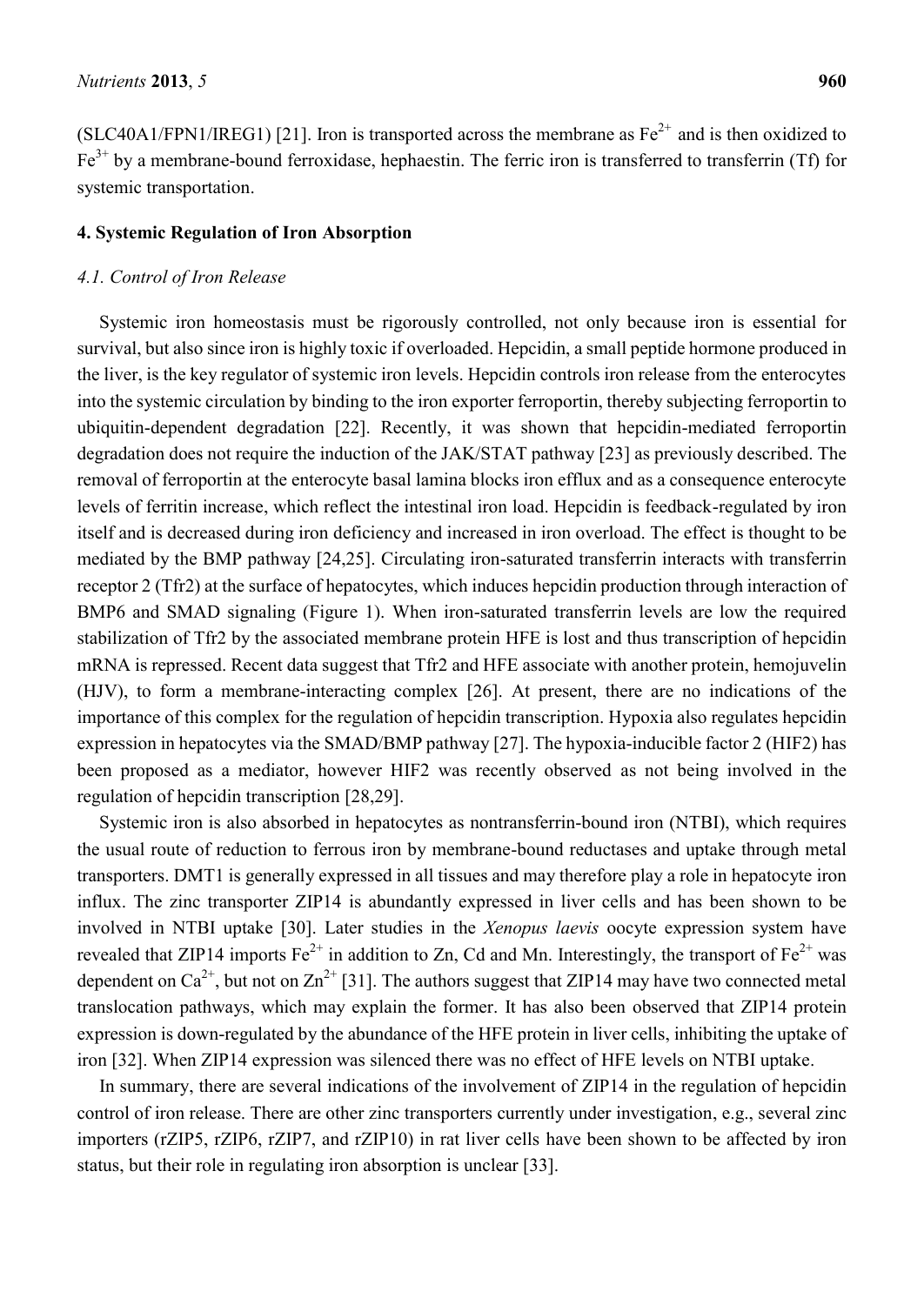**Figure 1.** Overview of the SMAD/BMP pathway in hepatocytes. Iron-saturated transferrin acts like a hepcidin transcription switch. Low levels of iron-saturated transferrin destabilizes the TfR-HFE complex, preventing the phosphorylation of R-SMAD, which represses hepcidin transcription.



#### *4.2. Iron Absorption and Inflammation*

Hepcidin is an important mediator in the acute phase reaction of inflammation [34]. Several conditions including inflammatory diseases and systemic infections are associated with hypoferremia and increased hepcidin levels. It may be beneficial to limit the iron supply to prevent further reproduction of the infecting microorganism during infection or to decrease iron-mediated oxidative damage of inflamed tissues. In these conditions, increased hepcidin levels are caused by activation of the JAK/STAT pathway mediated by the inflammatory cytokine IL-6 [35]. Hepcidin-independent regulation of ferroportin in patients with the ferroportin mutation D157G has been reported [36]. It was suggested that the D157G mutated ferroportin is phosphorylated by JAK2, which would induce the degradation of ferroportin independent of ubiquitin. In summary, it seems likely that normal regulation of systemic influx of dietary iron by hepcidin is mediated by the BMP pathway while the onset of JAK/STAT signaling is induced in times of extraordinary stress in which the effects of the BMP pathway need to be overridden.

#### *4.3. Recycling of Iron by Macrophages*

Macrophages play an important role in executing the regulatory events leading to changes in systemic iron levels. Senescent or damaged erythrocytes are removed from the circulation by phagocytosis. Heme-iron is transported from the phagocytic vesicles into the cytosol by means of a transmembrane permease, HRG1 [37]. Elemental iron is released by means of DMT1 into the cytosol where it associates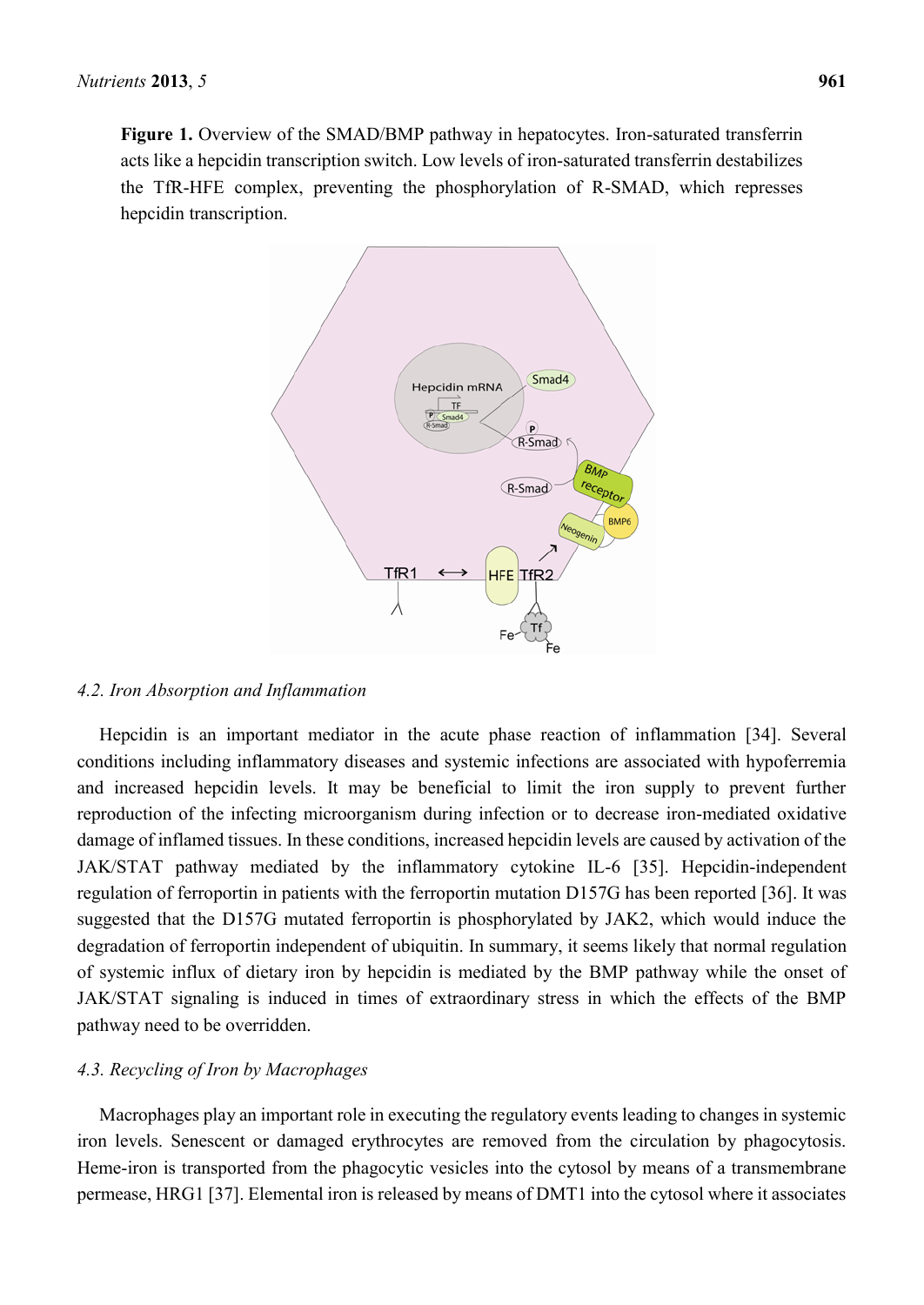with the LIP or is incorporated into ferritin. Macrophages also scavenge iron by receptor-mediated endocytosis of haptoglobin-hemoglobin complexes or hemopexin-heme complexes retrieved from ruptured erythrocytes. Iron is eventually exported through ferroportin, which is partly controlled by hepcidin. In addition, the porphyrin ring of heme regulates the transcription of ferroportin by activating Nuclear Factor Erythroid 2 (NRf2) control of the ferroportin promoter [38]. This further strengthens the crucial role of hepcidin/ferroportin in regulating systemic iron levels.

# **5. Regulation of Iron Transport at the Enterocyte Level**

## *5.1. Iron Regulatory Protein 2 (IRP2) Senses Cellular Iron Status*

The expression of iron transporters is regulated on the mRNA level by means of common motifs, iron responsive elements (IREs) [39]. Ferritin and one of the isoforms of ferroportin mRNA both contain an IRE sequence within the 5′ untranslated region (5′ UTR). DMT1A-IRE and DMT1B-IRE possess an IRE in the 3′ UTR. When cellular iron levels are low, Iron regulatory proteins (IRPs) bind to IRE sequences in the 5' UTR of the ferritin and ferroportin mRNAs, which block the translation. Binding to the 3′ IRE on DMT1 mRNA stabilizes the transcript, which promotes protein translation and increases the lumenal absorption of iron. In times of adequate iron absorption, the elevated levels of cytosolic Fe in the LIP stimulate the proteasomal degradation of IRP2 [40,41], which increases ferroportin levels and the cellular efflux of iron to the systemic circulation.

There are two forms of IRPs; IRP1 and IRP2. Both IRPs are RNA-binding proteins. IRP1 also function as a cytosolic aconitase and it appears that this is its normal state in animal tissues. The mRNA binding of IRP1 does not increase in iron-deficient mice, despite the activation of IRP2 [42]. In our own studies in intestinal Caco-2 cells we observed increased IRP2, but not IRP1 levels in iron-deficient cells, supporting the former statement [43]. Also, IRP2 binding activity is increased when IRP1 activity is lost, as in IRP1<sup>-/−</sup> mice, thus compensating for its absence [42]. The IRPs are differently expressed throughout the body. IRP1 is mainly present in tissues such as brown fat and kidney in the mouse, in which IRP2 is expressed in all tissues.

Two of four isoforms of DMT1 [12] and one of two forms of ferroportin [44] do not contain the IRE sequence in their mRNA transcripts and thus are not under the control of IRPs. This could potentially mean that the regulation of iron absorption by IRP2 may be overridden when the circumstances require it. In fact, ferroportin 1B (FPN1B) lacks the IRE motif and is not repressed in iron deficiency [44].

## *5.2. The Importance of Cu for Iron Release*

It is well known that individuals exposed to a copper-deficient diet develop iron deficiency anemia as well as iron overload in specialized tissues such as the liver and intestine. The iron and copper homeostases are linked by the inability to export Fe in the absence of Cu to the systemic circulation. However, Cu deficiency does not affect ferroportin expression [45]. Ferroportin activity is tightly controlled by the ceruloplasmin-homologue hephaestin [46]. Hephaestin is an integral transmembrane ferroxidase, which co-migrates with ferroportin to the basal membrane, in response to increased intracellular iron levels, in which they form a complex [47,48]. Exported ferrous iron requires oxidation to ferric iron, which is accomplished by the Cu-dependent ferroxidase activity of hephaestin.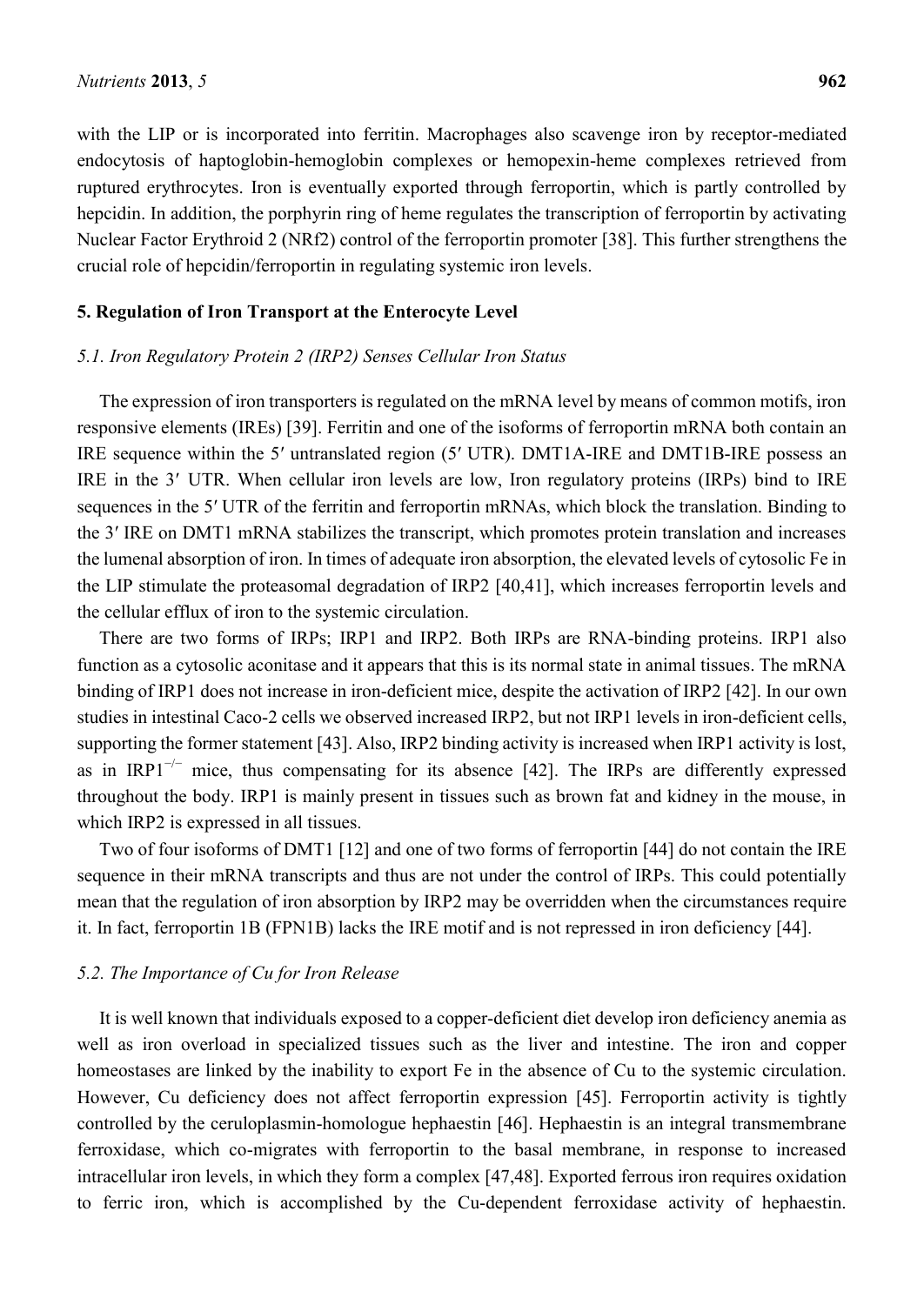Ceruloplasmin is another Cu-dependent ferroxidase important for iron metabolism. This is evident in the rare disease aceruloplasminemia, in which the absence of serum ceruloplasmin results in decreased mobilization of iron from body stores giving symptoms related to anemia. It was recently shown that serum ceruloplasmin levels increase during iron deficiency in mice [49]. Also, increased Cu consumption by the iron deficient mice raised the serum ceruloplasmin activity suggesting a compensatory route for increasing systemic iron levels in times of deprivation.

It was previously thought that the iron transporter DMT1 could be involved in the transport of  $Cu<sup>+</sup>$ across the apical border of the intestinal epithelium. Recent data indicate that DMT1 does not transport  $Cu<sup>+</sup>$  [11]. It has been established that Cu is absorbed in the intestinal lumen by the human copper transporter hCtr1 [50]. hCtr1 transports Cu in its reduced form,  $Cu<sup>+</sup>$ , and has been proposed to require the assistance of the ferrireductase Dcyb, which also functions as a cupric reductase [51]. In this manner,  $Cu<sup>+</sup>$  and Fe<sup>2+</sup> availability is linked on the lumenal level in addition to the systemic level, further strengthening the co-regulation of these two micronutrients (Figure 2).

**Figure 2.** Overview of interactions between Fe, Cu, and ascorbate transporters with the hypoxia transcription factor HIF2α, Fe, Cu, Zn, and Ca in enterocytes. Cu transport and the control of transcription by HIF2 $\alpha$  is central for regulation of iron absorption.



## *5.3. Transcriptional Regulation of Fe and Cu Transport*

Recent findings have shown that DMT1 and DCYTB are regulated on the transcriptional level by the hypoxia-induced transcription factor HIF2α [52,53]. Both DMT1A and DCYTB were found to have HIF responsive elements (HREs) in their respective regulatory genes and HIF2 $\alpha$ -mediated transcription was induced by a low-iron diet in mice [52]. HIF2 $\alpha$  also induces ferroportin expression in iron deficient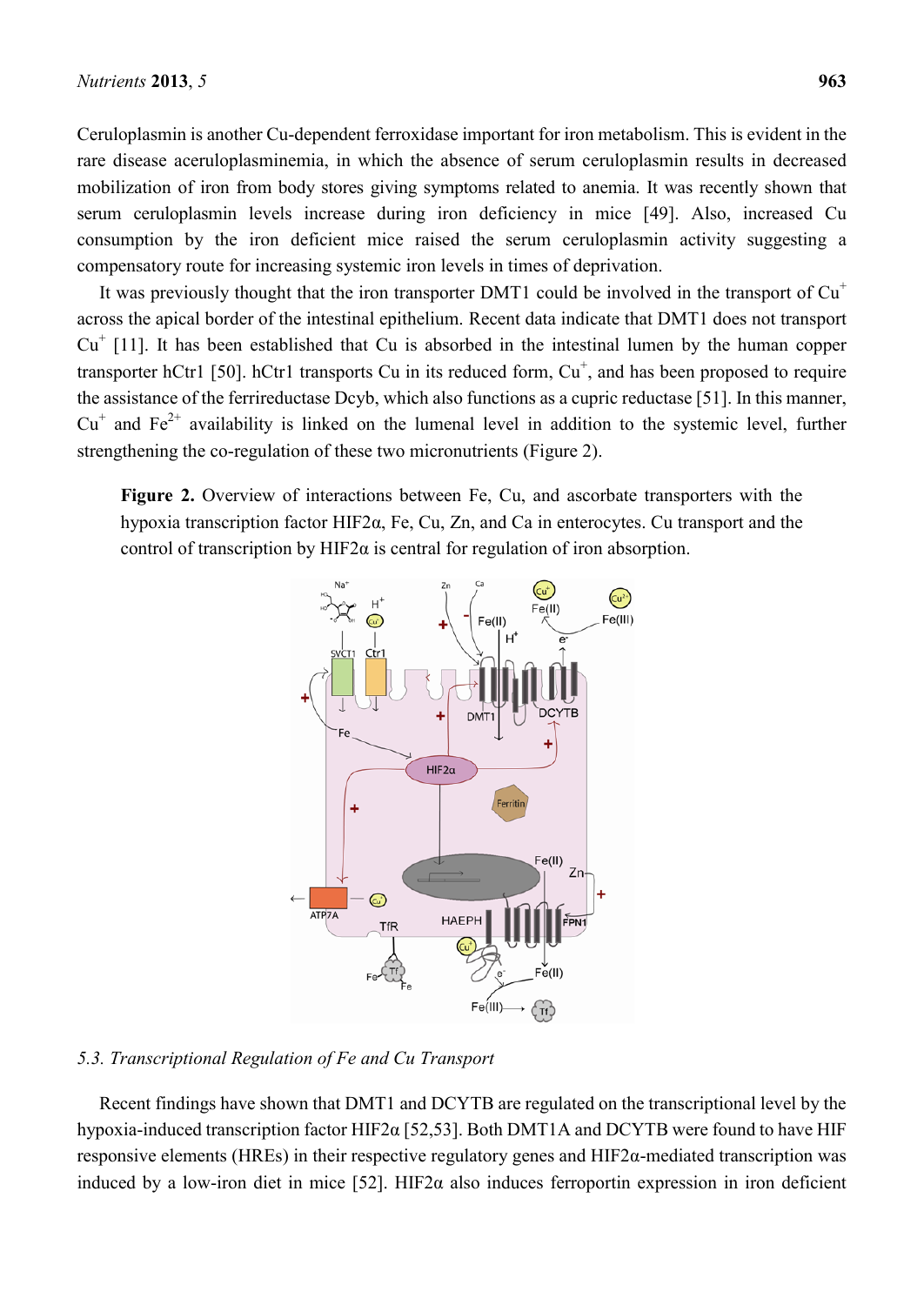mice [54]. HIF2 $\alpha$  then regulates both Fe import and export, indicating its importance for fast track regulation of systemic iron levels.

In summary, during low enterocyte iron levels,  $HIF2\alpha$  up-regulates iron import from the intestinal lumen, at the same time preparing for the incoming iron to be exported across the basal membrane, with the acquisition of copper by up-regulating the human copper transporter 1 (hCtr1) [55]. The increased intracellular copper level increases the expression/stability of hephaestin, which facilitates the required cooperation with ferroportin in iron export into the systemic circulation. HIF2 $\alpha$  and Cu modulates the mRNA levels of the copper exporter Atp7a (Menkes copper ATPase) possibly as a negative feedback mechanism in response to high copper levels [56,57].

## *5.4. The Emerging Role of Ascorbate*

Ascorbate is an important regulator of iron transport; it assists DCYTB in the intestinal lumen by reducing ferric iron to the bioavailable ferrous form. In addition, cellular ascorbate status influences enterocyte protein levels of DMT1 and DCYTB in the absence of iron [58]. HIF2α, which regulates DMT1, DCYTB, and ferroportin transcription, is degraded in response to ascorbate, iron and oxygen. Also, low ascorbate, iron and oxygen levels stabilize HIF2α, providing a possible mechanism for the effects of ascorbate on DMT1 and DCYTB expression. Ascorbate may be important for the ferrireductase activity of DCYTB, as it has been suggested to donate electrons to the cytoplasmic domain for transmembrane propagation, taking part in the lumenal reduction of iron [59]. DCYTB resembles Cytochrome b561 for which an ascorbate-dependent electron shuttle has been described [60]. It has been suggested that DCYTB also reduces copper in addition to iron, further indicating the regulatory role of copper in iron transport [51]. Ascorbate is absorbed in the intestinal lumen by means of the ascorbate/sodium transporter SVCT1. The SVCT1 expression is regulated by ascorbate [61] and also by iron [62]. Increased cellular iron levels up-regulate ascorbate uptake. Increased ascorbate levels then down-regulate DCYTB and DMT1 in response to the iron load, closing the feedback loop.

# *5.5. Zn Transport*

Iron down-regulates its own uptake by the DMT1 transporter while zinc up-regulates uptake of iron by increasing the protein levels of DMT1 in human Caco-2 cells [9]. The basolateral efflux of iron and the mRNA expression of ferroportin are also increased by zinc supplementation. Zinc promotes ferroportin transcription by stimulating the binding of Metal transcription factor 1 (MTF-1) to the ferroportin promoter [63]. As described earlier, iron is imported to hepatocytes via ZIP14 [30], which is also expressed in intestinal cells. In the state of inflammation when iron absorption is inhibited and iron is removed from the circulation, circulating zinc is removed to prevent its stimulation of iron absorption and efflux by ferroportin. The ZIP14 transporter in hepatocytes accomplishes the systemic removal of zinc and it is up-regulated by the acute phase cytokine interleukin-6 [64], further stating the central role of interleukin-6 in promoting anemia of inflammation.

The Zip4 transporter is expressed along the intestine and is crucial for zinc absorption and a normal intestinal epithelium [65]. However, a specific role of the Zip4 transporter in iron absorption has not been established.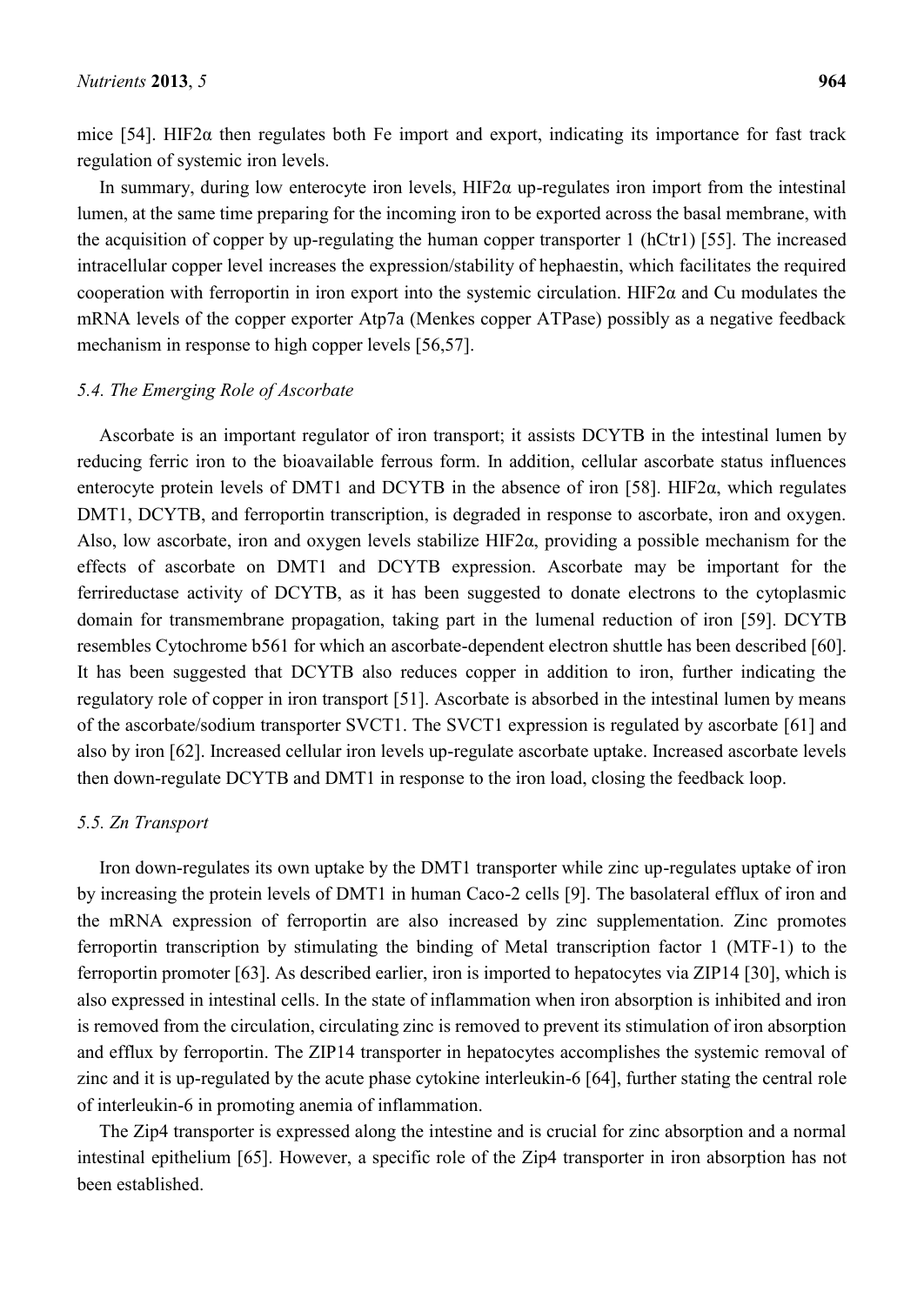## *5.6. Ca in Iron Absorption*

Calcium is generally believed to interfere with iron absorption. It has also been established that this effect requires high Ca intake and occurs at the lumenal level. The mechanism involves the iron transporter hDMT1, of which transport is inhibited by  $Ca^{2+}$  [10].  $Ca^{2+}$  inhibits Fe<sup>2+</sup> transport non-competitively with low affinity. It is not clear how  $Ca^{2+}$  interferes with iron transport, but voltage dependence or intracellular  $Ca^{2+}$  signaling seems to be ruled out [10]. Iron uptake, as indirectly estimated by intracellular ferritin content in Caco-2 cells, is only decreased with high concentrations  $(1.25-2.5 \text{ mM})$  of Ca<sup>2+</sup> after a long exposure time  $(16-24 \text{ h})$  [66]. The membrane expression of hDMT1 decreased accordingly, suggesting that the inhibition of iron uptake may involve regulation of transporter abundance. It has also been reported that short time  $Ca^{2+}$  incubations (1.5 h) of human intestinal Caco-2 cells down-regulated ferroportin levels at the basal membrane and the associated iron efflux [67]. The ferroportin levels were restored after 4 h, suggesting that the calcium effect is of short duration.

Several studies in humans have shown a correlation with Ca and decreased Fe absorption. However, long-term high Calcium intake does not correlate with impaired iron status, as concluded by Lönnerdal (2010) in an extensive review on the subject [67].

# **6. Conclusions**

In recent years, substantial progress in the understanding of iron absorption has been made. It is clear that the absorption of iron is extremely complex and it is becoming increasingly difficult to separate the absorption by several players into individual events; when can we actually state that an iron deficiency is primary? We are still lacking pieces of information, which may be the explanation for discrepancies encountered. New studies are frequently published in the field, giving hope that gaps eventually will be filled. However, plenty of additional work is required.

It is clear that Cu<sup>+</sup> is central to iron absorption and that there is no competition with  $Fe^{2+}$  for DMT1 transport. Also, the reduction of both ions by DCYTB shows that  $Cu^+$  and  $Fe^{2+}$  uptake into the enterocyte is co-regulated. In addition, Cu is required for the efflux of  $Fe^{2+}$  through ferroportin, further indicating that their absorption is mutually inclusive.

Zinc deficiency has been extensively investigated particularly due to its immune modulatory function and its appearance in other micronutrient deficiencies. Zinc stimulates iron absorption but does not seem to be a prerequisite to maintain normal iron levels. Cow's milk was, or still is, widely used as a food supplement for small children and is associated with low iron absorption. This may not be an effect of the calcium content. On the mechanistic level, neither zinc nor calcium seem to be as crucial for iron absorption as copper, whilst copper deficiency and sufficient copper levels in the diet have been the least investigated. The same refers also to ascorbate and its intracellular effects on iron absorption.

# **Conflict of Interest**

The author declares no conflict of interest.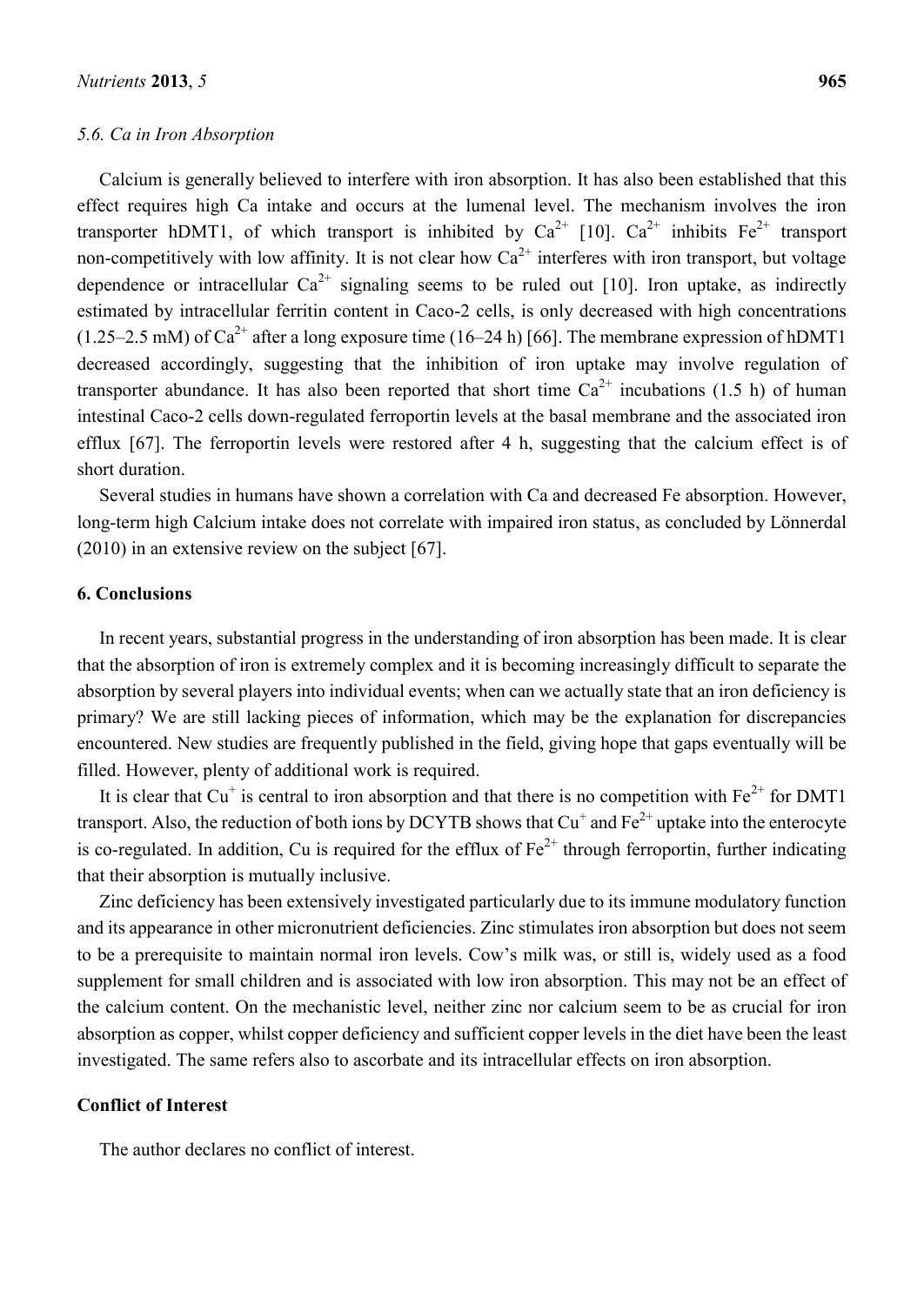# **References**

- 1. Salovaara, S.; Sandberg, A.-S.; Andlid, T. Organic acids influence iron uptake in the human epithelial cell line caco-2. *J. Agric. Food Chem.* **2002**, *50*, 6233–6238.
- 2. Sandberg, A.-S.; Brune, M.; Carlsson, N.-G.; Hallberg, L.; Skoglund, E.; Rossander-Hulthén, L. Inositol phosphates with different numbers of phosphate groups influence iron absorption in humans. *Am. J. Clin. Nutr.* **1999**, *70*, 240–246.
- 3. Munoz, M.; Villar, I.; Antonio Garacia-Erce, J. An update on iron physiology. *World J. Gastroenterol.* **2009**, *15*, 4617–4626.
- 4. Laftah, A.H.; Latunde-Dada, G.O.; Fakih, S.; Hider, R.C.; Simpson, R.J.; McKie, A.T. Haem and folate transport by proton-coupled folate transporter/haem carrier protein 1 (SLC46A1). *Br. J. Nutr.* **2009**, *101*, 1150–1156.
- 5. Raffin, S.B.; Woo, C.H.; Roost, K.T.; Price, D.C.; Schmid, R. Intestinal absorption of hemoglobin iron-heme cleavage by mucosal heme oxygenase. *J. Clin. Investig.* **1974**, *54*, 1344–1352.
- 6. Gräsbeck, R.; Kouvonen, I.; Lundberg, M.; Tenhunen, N. An intestinal receptor for heme. *Scand. J. Haematol.* **1979**, *23*, 5–9.
- 7. Tandy, S.; Williams, M.; Leggett, A.; Lopez-Jimenez, M.; Dedes, M.; Ramesh, B.; Srai, S.K.; Sharp, P. Nramp2 expression is associated with pH-dependent iron uptake across the apical membrane of human intestinal Caco-2 cells. *J. Biol. Chem.* **2000**, *275*, 1023–1029.
- 8. Espinoza, A.; Blanc, S.; Olivares, M.; Pizarro, F.; Ruz, M.; Arredondo, M. Iron, Copper, and Zinc transport: Inhibition of divalent metal transporter 1 (DMT1) and human copper transporter 1 (hCTR1) by shRNA. *Biol. Trace Elem. Res.* **2012**, *146*, 281–286.
- 9. Yamaji, S.; Tennant, J.; Tandy, S.; Williams, M.; Singh Srai, S.K.; Sharp, P. Zinc regulates the function and expression of the iron transporters DMT1 and IREG1 in human intestinal Caco-2 cells. *FEBS Lett.* **2001**, *507*, 137–141.
- 10. Shawki, A.; Mackenzie, B. Interaction of calcium with the human divalent metal-ion transporter-1. *Biochem. Biophys. Res. Commun.* **2010**, *393*, 471–475.
- 11. Illing, A.C.; Shawki, A.; Cunningham, C.L.; Mackenzie, B. Substrate profile and metal-ion selectivity of human divalent metal-ion transporter-1. *J. Biol. Chem.* **2012**, *287*, 30485–30496.
- 12. Hubert, N.; Hentze, M.W. Previously uncharacterized isoforms of divalent metal transporter (DMT)-1: Implications for regulation and cellular function. *Proc. Natl. Acad. Sci. USA* **2002**, *99*, 12345–12350.
- 13. Canonne-Hergaux, F.; Gruenheid, S.; Ponka, P.; Gros, P. Cellular and subcellular localization of the Nramp2 iron transporter in the intestinal brush border and regulation by dietary iron. *Blood* **1999**, *93*, 4406–4417.
- 14. McKie, A.T.; Barrow, D.; Latunde-Dada, G.O.; Rolfs, A.; Sager, G.; Mudaly, E.; Mudaly, M.; Richardson, C.; Barlow, D.; Bomford, A.; *et al.* An iron-regulated ferric reductase associated with the absorption of dietary iron. *Science* **2001**, *291*, 1755–1759.
- 15. Collins, J.F.; Franck, C.A.; Kowdley, K.V.; Ghishan, F.K. Identification of differentially expressed genes in response to dietary iron deprivation in rat duodenum. *Am. J. Physiol.* **2005**, *288*, G964–G971.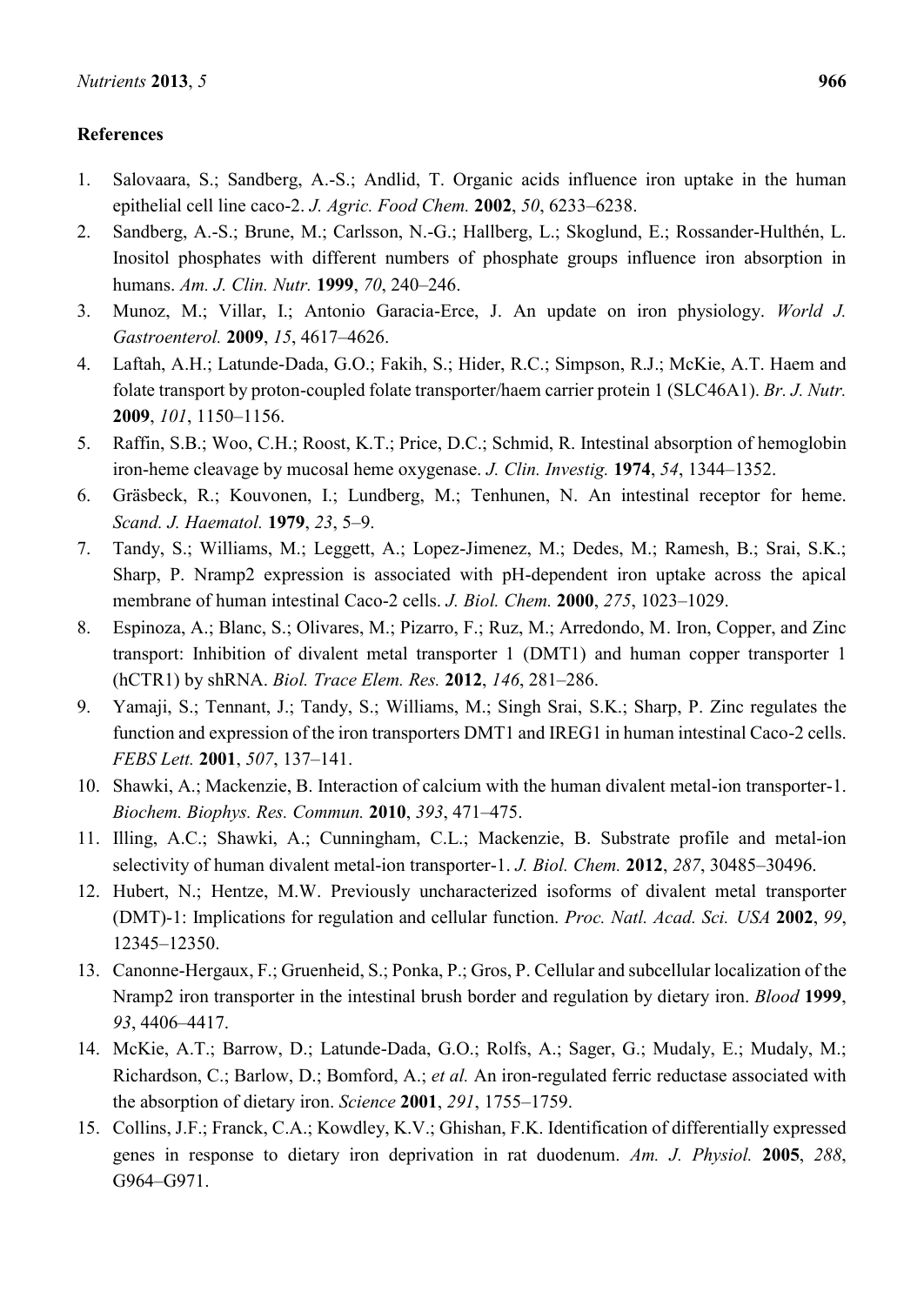- 16. Li, A.C.Y.; Warley, A.; Thoree, V.; Simpson, R.J.; McKie, A.T.; Kodjabashia, K.; Thompson, R.P.H.; Powell, J.J. Immunolocalization of duodenal cytochrome B: A relationship with circulating markers of iron status. *Eur. J. Clin. Investig.* **2006**, *36*, 890–898.
- 17. Han, O.; Failla, M.; Hill, A.D.; Morris, E.R.; Smith, J.C., Jr. Reduction of Fe(III) is required for uptake of nonheme iron by Caco-2 cells. *J. Nutr.* **1995**, *125*, 1291–1299.
- 18. Gunshin, H.; Starr, C.N.; DiRenzo, C.; Fleming, M.D.; Jin, J.; Greer, E.L.; Sellers, V.M.; Galica, S.M.; Andrews, N.C. Cybrd1 (duodenal cytochrome b) is not necessary for dietary iron absorption in mice. *Blood* **2005**, *106*, 2879–2883.
- 19. Umbreit, J.N.; Conrad, M.E.; Moore, E.G.; Latour, L.F. Iron absorption and cellular transport: The mobilferrin/Paraferritin paradigm. *Semin. Hematol.* **1998**, *35*, 13–26.
- 20. Shi, H.; Bencze, K.Z.; Stemmler, T.L.; Philpott, C.C. A cytosolic iron chaperone that delivers iron to ferritin. *Science* **2008**, *320*, 1207–1210.
- 21. McKie, A.T.; Marciani, P.; Rolfs, A.; Brennan, K.; Wehr, K.; Barrow, D.; Miret, S.; Bomford, A.; Peters, T.J.; Farzaneh, F.; *et al.* A novel duodenal iron-regulated transporter, IREG1, implicated in the basolateral transfer of iron to the circulation. *Mol. Cell* **2000**, *5*, 299–309.
- 22. Qiao, B.; Sugianto, P.; Fung, E.; del-Castillo-Rueda, A.; Moran-Jimenez, M.-J.; Ganz, T.; Nemeth, E. Hepcidin-induced endocytosis of ferroportin is dependent on ferroportin ubiquitination. *Cell Metab.* **2012**, *15*, 918–924.
- 23. Ross, S.L.; Tran, L.; Winters, A.; Lee, K.-J.; Plewa, C.; Foltz, I.; King, C.; Miranda, L.P.; Allen, J.; Beckman, H.; *et al.* Molecular mechanism of hepcidin-mediated ferroportin internalization requires ferroportin lysines, not tyrosines or JAK-STAT. *Cell Metab.* **2012**, *15*, 905–917.
- 24. Babitt, J.L.; Huang, F.W.; Wrighting, D.M.; Xia, Y.; Sidis, Y.; Samad, T.A.; Campagna, J.A.; Chung, R.T.; Schneyer, A.L.; Woolf, C.J.; *et al.* Bone morphogenetic protein signaling by hemojuvelin regulates hepcidin expression. *Nat. Genet.* **2006**, *38*, 531–539.
- 25. Andriopoulos, B., Jr.; Corradini, E.; Xia, Y.; Faasse, S.A.; Chen, S.; Grgurevic, L.; Knutson, M.D.; Pietrangelo, A.; Vukicevic, S.; Lin, H.Y.; *et al.* BMP6 is a key endogenous regulator of hepcidin expression and iron metabolism. *Nat. Genet.* **2009**, *41*, 482–487.
- 26. D'Alessio, F.; Hentze, M.W.; Muckenthaler, M.U. The hemochromatosis proteins HFE, TfR2, and HJV form a membrane-associated protein complex for hepcidin regulation. *J. Hepatol.* **2012**, *57*, 1052–1060.
- 27. Chaston, T.B.; Matak, P.; Pourvali, K.; Srai, S.K.; McKie, A.T.; Sharp, P.A. Hypoxia inhibits hepcidin expression in HuH7 hepatoma cells via decreased SMAD4 signaling. *Am. J. Physiol.* **2011**, *300*, C888–C895.
- 28. Volke, M.; Gale, D.P.; Maegdefrau, U.; Schley, G.; Klanke, B.; Bosserhoff, A.-K.; Maxwell, P.H.; Eckardt, K.-U.; Warnecke, C. Evidence for a lack of a direct transcriptional suppression of the iron regulatory peptide hepcidin by hypoxia-inducible factors. *PLoS One* **2009**, *4*, e7875.
- 29. Mastrogiannaki, M.; Matak, P.; Mathieu, J.R.R.; Delga, S.; Mayeux, P.; Vaulont, S.; Peyssonnaux, C. Hepatic hypoxia-inducible factor-2 down-regulates hepcidin expression in mice through an erythropoietin-mediated increase in erythropoiesis. *Haematologica* **2012**, *97*, 827–834.
- 30. Liuzzi, J.P.; Aydemir, F.; Nam, H.; Knutson, M.D.; Cousins, R.J. Zip14 (Slc39a14) mediates non-transferrin-bound iron uptake into cells. *Proc. Natl. Acad. Sci. USA* **2006**, *103*, 13612–13617.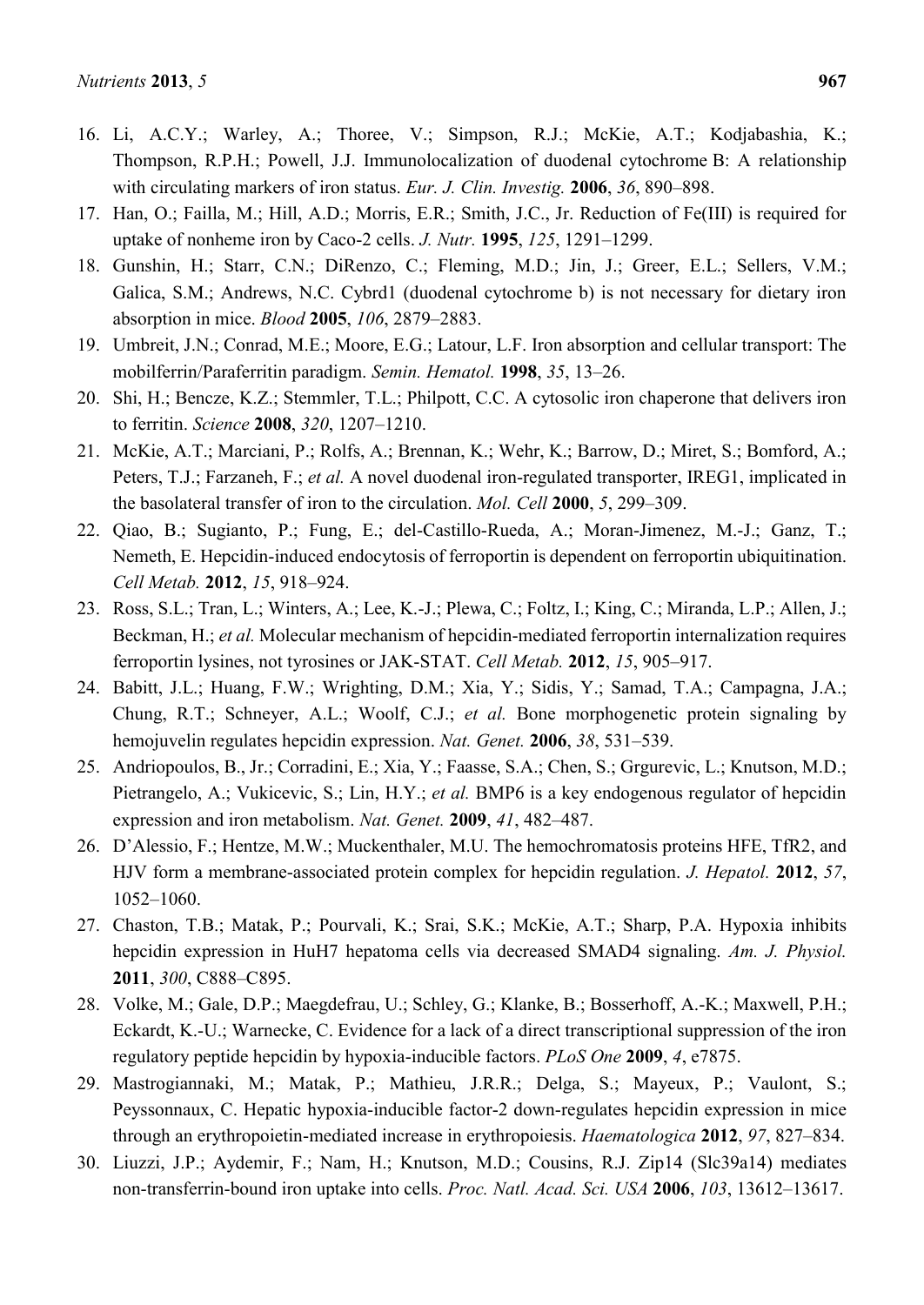- 31. Pinilla-Tenas, J.J.; Sparkman, B.K.; Shawki, A.; Illing, A.C.; Mitchell, C.J.; Zhao, N.; Liuzzi, J.P.; Cousins, R.J.; Knutson, M.D.; Mackenzie, B. Zip14 is a complex broad-scope metal-ion transporter whose functional properties support roles in the cellular uptake of zinc and nontransferrin-bound iron. *Am. J. Physiol.* **2011**, *301*, C862–C871.
- 32. Gao, J.; Zhao, N.; Knutson, M.D.; Enns, C.A. The hereditary hemochromatosis protein, HFE, inhibits iron uptake via down-regulation of Zip14 in HepG2 Cells. *J. Biol. Chem.* **2008**, *283*, 21462–21468.
- 33. Nam, H.; Knutson, M. Effect of dietary iron deficiency and overload on the expression of ZIP metal-ion transporters in rat liver. *BioMetals* **2012**, *25*, 115–124.
- 34. Nemeth, E.; Valore, E.V.; Territo, M.; Schiller, G.; Lichtenstein, A.; Ganz, T. Hepcidin, a putative mediator of anemia of inflammation, is a type II acute-phase protein. *Blood* **2003**, *101*, 2461–2463.
- 35. Nemeth, E.; Rivera, S.; Gabayan, V.; Keller, C.; Taudorf, S.; Pedersen, B.; Ganz, T. IL-6 mediates hypoferremia of inflammation by inducing the synthesis of the iron regulatory hormone hepcidin. *J. Clin. Invest.* **2004**, *113*, 1271–1276.
- 36. De Domenico, I.; Lo, E.; Ward, D.M.; Kaplan, J. Human mutation D157G in ferroportin leads to hepcidin-independent binding of Jak2 and ferroportin down-regulation. *Blood* **2010**, *115*, 2956–2959.
- 37. White, C.; Yuan, X.; Schmidt, P.J.; Bresciani, E.; Samuel, T.K.; Campagna, D.; Hall, C.; Bishop, K.; Calicchio, M.L.; Lapierre, A.; *et al.* HRG1 is essential for heme transport from the phagolysosome of macrophages during erythrophagocytosis. *Cell Metab.* **2013**, *17*, 261–270.
- 38. Marro, S.; Chiabrando, D.; Messana, E.; Stolte, J.; Turco, E.; Tolosano, E.; Muckenthaler, M.U. Heme controls ferroportin1 (FPN1) transcription involving Bach1, Nrf2 and a MARE/ARE sequence motif at position −7007 of the FPN1 promoter. *Haematologica* **2010**, *95*, 1261–1268.
- 39. Wallander, M.L.; Leibold, E.A.; Eisenstein, R.S. Molecular control of vertebrate iron homeostasis by iron regulatory proteins. *Biochim. Biophys. Acta* **2006**, *1763*, 668–689.
- 40. Salahudeen, A.A.; Thompson, J.W.; Ruiz, J.C.; Ma, H.-W.; Kinch, L.N.; Li, Q.; Grishin, N.V.; Bruick, R.K. An E3 ligase possessing an iron-responsive hemerythrin domain is a regulator of iron homeostasis. *Science* **2009**, *326*, 722–726.
- 41. Vashisht, A.A.; Zumbrennen, K.B.; Huang, X.; Powers, D.N.; Durazo, A.; Sun, D.; Bhaskaran, N.; Persson, A.; Uhlen, M.; Sangfelt, O.; *et al.* Control of iron homeostasis by an iron-regulated ubiquitin ligase. *Science* **2009**, *326*, 718–721.
- 42. Meyron-Holtz, E.G.; Ghosh, M.C.; Iwai, K.; LaVaute, T.; Brazzolotto, X.; Berger, U.V.; Land, W.; Ollivierre-Wilson, H.; Grinberg, A.; Love, P.; *et al.* Genetic ablations of iron regulatory proteins 1 and 2 reveal why iron regulatory protein 2 dominates iron homeostasis. *EMBO J.* **2004**, *23*, 386–395.
- 43. Scheers, N.; Sandberg, A.-S. The levels of ferroportin and IRP2, but not IRP1, are regulated by ascorbate in human Caco-2 cells. 2013, to be submitted for publication.
- 44. Zhang, D.-L.; Hughes, R.M.; Ollivierre-Wilson, H.; Ghosh, M.C.; Rouault, T.A. A ferroportin transcript that lacks an iron-responsive element enables duodenal and erythroid precursor cells to evade translational repression. *Cell Metab.* **2009**, *9*, 461–473.
- 45. Prohaska, J.; Broderius, M. Copper deficiency has minimal impact on ferroportin expression or function. *BioMetals* **2012**, *25*, 633–642.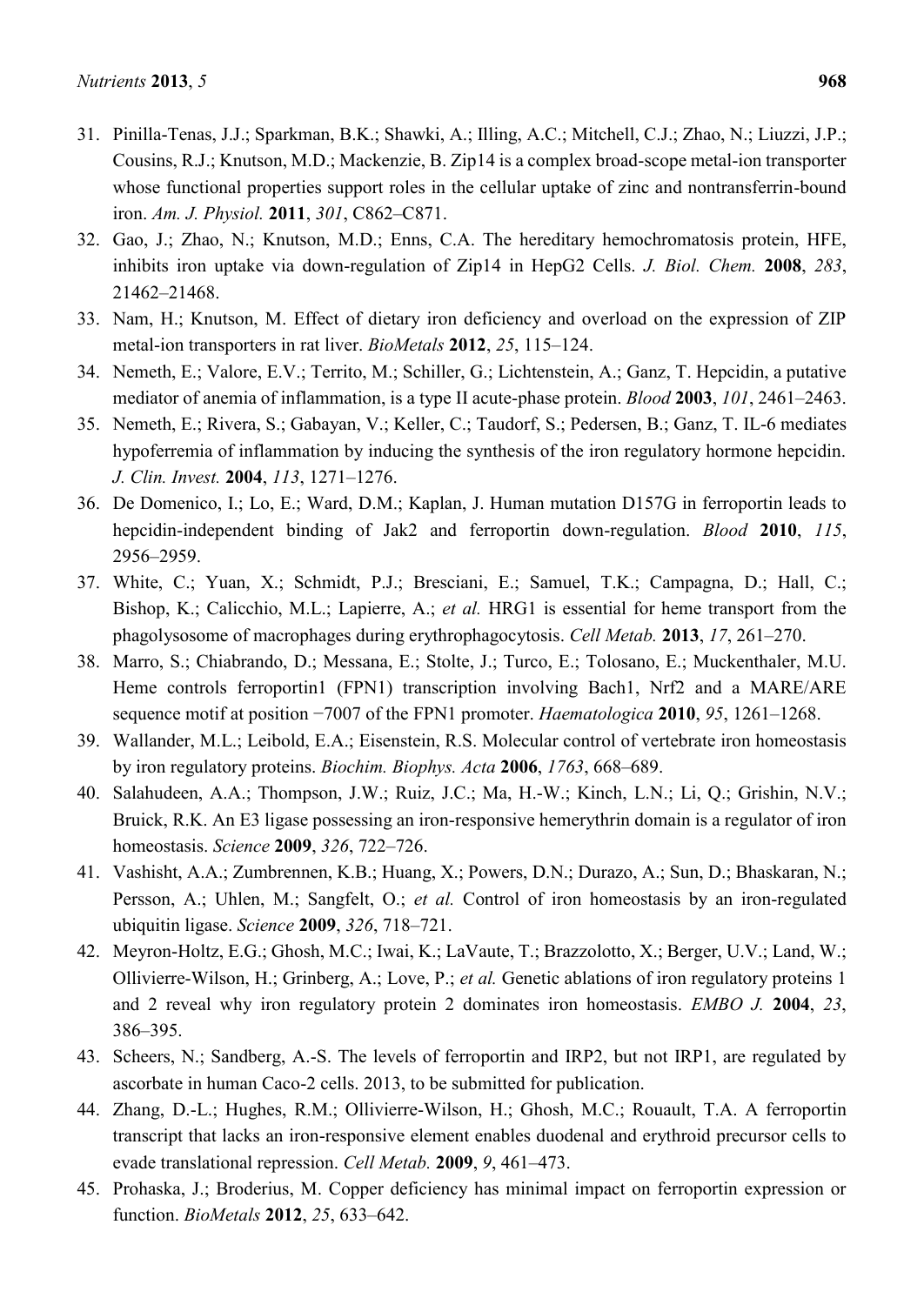- 46. Vulpe, C.D.; Kuo, Y.-M.; Murphy, T.L.; Cowley, L.; Askwith, C.; Libina, N.; Gitschier, J.; Anderson, G.J. Hephaestin, a ceruloplasmin homologue implicated in intestinal iron transport, is defective in the sla mouse. *Nat. Genet.* **1999**, *21*, 195–199.
- 47. Yeh, K.; Yeh, M.; Mims, L.; Glass, J. Iron feeding induces ferroportin 1 and hephaestin migration and interaction in rat duodenal epithelium. *Am. J. Physiol. Gastrointest. Liver Physiol.* **2008**, *296*, G55–G65.
- 48. Han, O.; Kim, E.-Y. Colocalization of ferroportin-1 with hephaestin on the basolateral membrane of human intestinal absorptive cells. *J. Cell. Biochem.* **2007**, *101*, 1000–1010.
- 49. Ranganathan, P.N.; Lu, Y.; Jiang, L.; Kim, C.; Collins, J.F. Serum ceruloplasmin protein expression and activity increases in iron-deficient rats and is further enhanced by higher dietary copper intake. *Blood* **2011**, *118*, 3146–3153.
- 50. Nose, Y.; Wood, L.K.; Kim, B.-E.; Prohaska, J.R.; Fry, R.S.; Spears, J.W.; Thiele, D.J. Ctr1 is an apical copper transporter in mammalian intestinal epithelial cells *in vivo* that is controlled at the level of protein stability. *J. Biol. Chem.* **2010**, *285*, 32385–32392.
- 51. Wyman, S.; Simpson, R.J.; McKie, A.T.; Sharp, P.A. Dcytb (Cybrd1) functions as both a ferric and a cupric reductase *in vitro*. *FEBS Lett.* **2008**, *582*, 1901–1906.
- 52. Shah, Y.M.; Matsubara, T.; Ito, S.; Yim, S.-H.; Gonzalez, F.J. Intestinal hypoxia-inducible transcription factors are essential for iron absorption following iron deficiency. *Cell Metab.* **2009**, *9*, 152–164.
- 53. Mastrogiannaki, M.; Matak, P.; Keith, B.; Simon, M.C.; Vaulont, S.; Peyssonnaux, C. HIF-2α, but not HIF-1α, promotes iron absorption in mice. *J. Clin. Investig.* **2009**, *119*, 1159–1166.
- 54. Taylor, M.; Qu, A.; Anderson, E.R.; Matsubara, T.; Martin, A.; Gonzalez, F.J.; Shah, Y.M. Hypoxia-inducible factor-2α mediates the adaptive increase of intestinal ferroportin during iron deficiency in mice. *Gastroenterology* **2011**, *140*, 2044–2055.
- 55. Pourvali, K.; Matak, P.; Latunde-Dada, G.O.; Solomou, S.; Mastrogiannaki, M.; Peyssonnaux, C.; Sharp, P.A. Basal expression of copper transporter 1 in intestinal epithelial cells is regulated by hypoxia-inducible factor 2α. *FEBS Lett.* **2012**, *586*, 2423–2427.
- 56. Xie, L.; Collins, J.F. Transcriptional regulation of the Menkes copper ATPase (Atp7a) gene by hypoxia-inducible factor (HIF2α) in intestinal epithelial cells. *Am. J. Physiol.* **2011**, *300*, C1298–C1305.
- 57. Xie, L.; Collins, J.F. Copper stabilizes the menkes copper-transporting ATPase (Atp7a) protein expressed in rat intestinal epithelial (IEC-6) cells. *Am. J. Physiol.* **2012**, *304*, C257–C262.
- 58. Scheers, N.; Sandberg, A.-S. Ascorbic acid uptake affects ferritin, Dcytb and Nramp2 expression in Caco-2 cells. *Eur. J. Nutr.* **2008**, *47*, 401–408.
- 59. Latunde-Dada, G.O.; van der Westhuizen, J.; Vulpe, C.D.; Anderson, G.J.; Simpson, R.J.; McKie, A.T. Molecular and functional roles of duodenal cytochrome B (Dcytb) in iron metabolism. *Blood Cells Mol. Dis.* **2002**, *29*, 356–360.
- 60. Okuyama, E.; Yamamoto, R.; Ichikawa, Y.; Tsubaki, M. Structural basis for the electron transfer across the chromaffin vesicle membranes catalyzed by cytochrome b561: Analyses of cDNA nucleotide sequences and visible absorption spectra. *Biochim. Biophys. Acta* **1998**, *1383*, 269–278.
- 61. MacDonald, L.; Thumser, A.E.; Sharp, P. Decreased expression of vitamin C transporter SVCT1 by ascorbic acid in a human intestinal epithelial cell line. *Br. J. Nutr.* **2002**, *87*, 97–100.